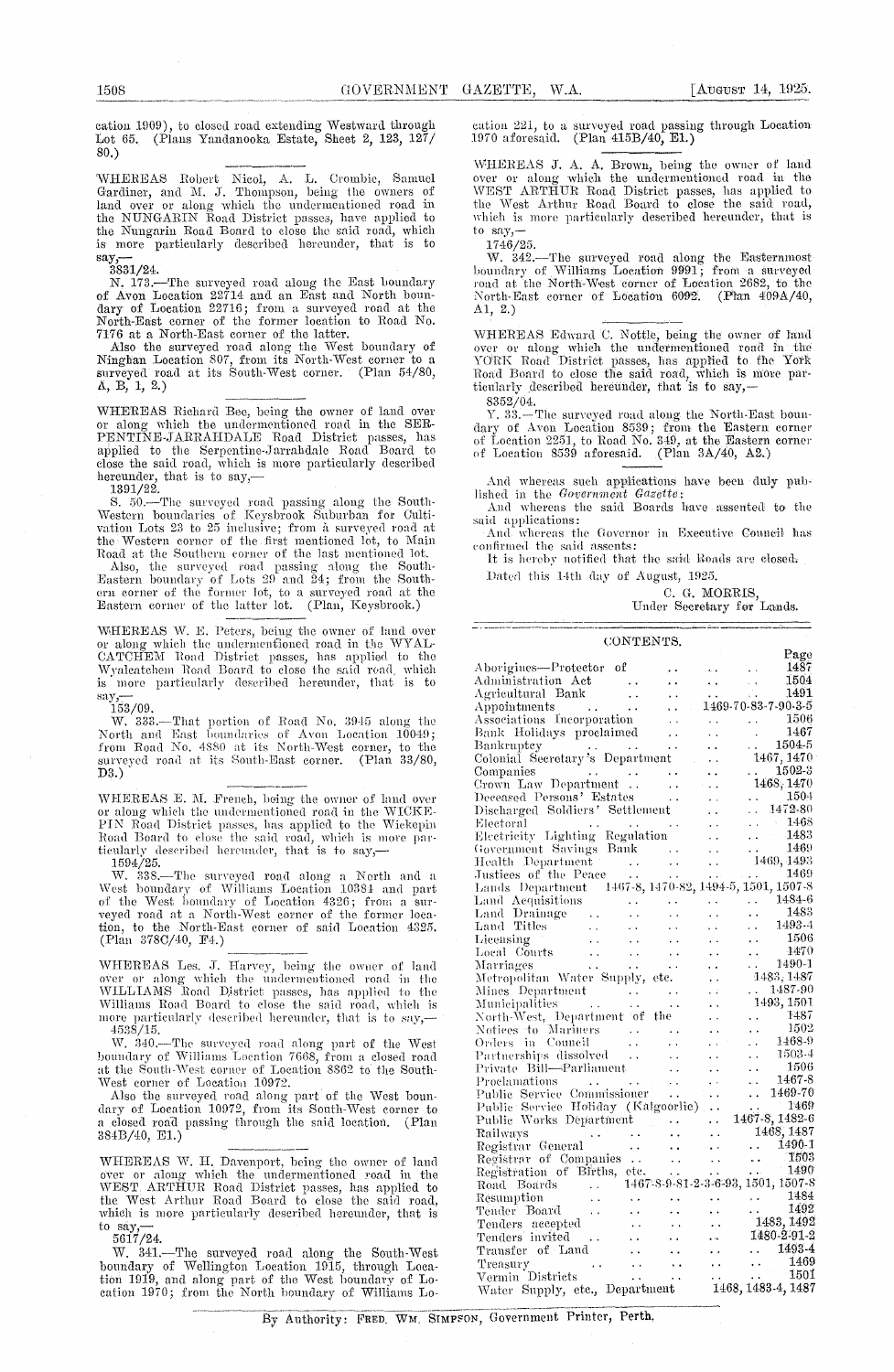

## Government Gazette

## PERTH, FRIDAY, 14 AUGUST 1925 No. 35

© STATE OF WESTERN AUSTRALIA

## **CONTENTS**

Aborigines—Protector of Administration Act Agricultural Bank Appointments Associations Incorporation Bank Holidays proclaimed Bankruptcy Colonial Secretary's Department Companies Crown Law Department Deceased Persons' Estates Discharged Soldiers' Settlement Electoral Electricity Lighting Regulation Government Savings Bank Health Department Justices of the Peace Lands Department Land Acquisitions Land Drainage Land Titles Licensing Local Courts Marriages Metropolitan Water Supply, etc. Mines Department Municipalities North-West, Department of the Notices to Mariners Orders in Council Partnerships dissolved Private Bill—Parliament Proclamations Public Service Commissioner Public Service Holiday (Kalgoorlie) Public Works Department Railways Registrar General Registrar of Companies Registration of Births, etc. Road Boards